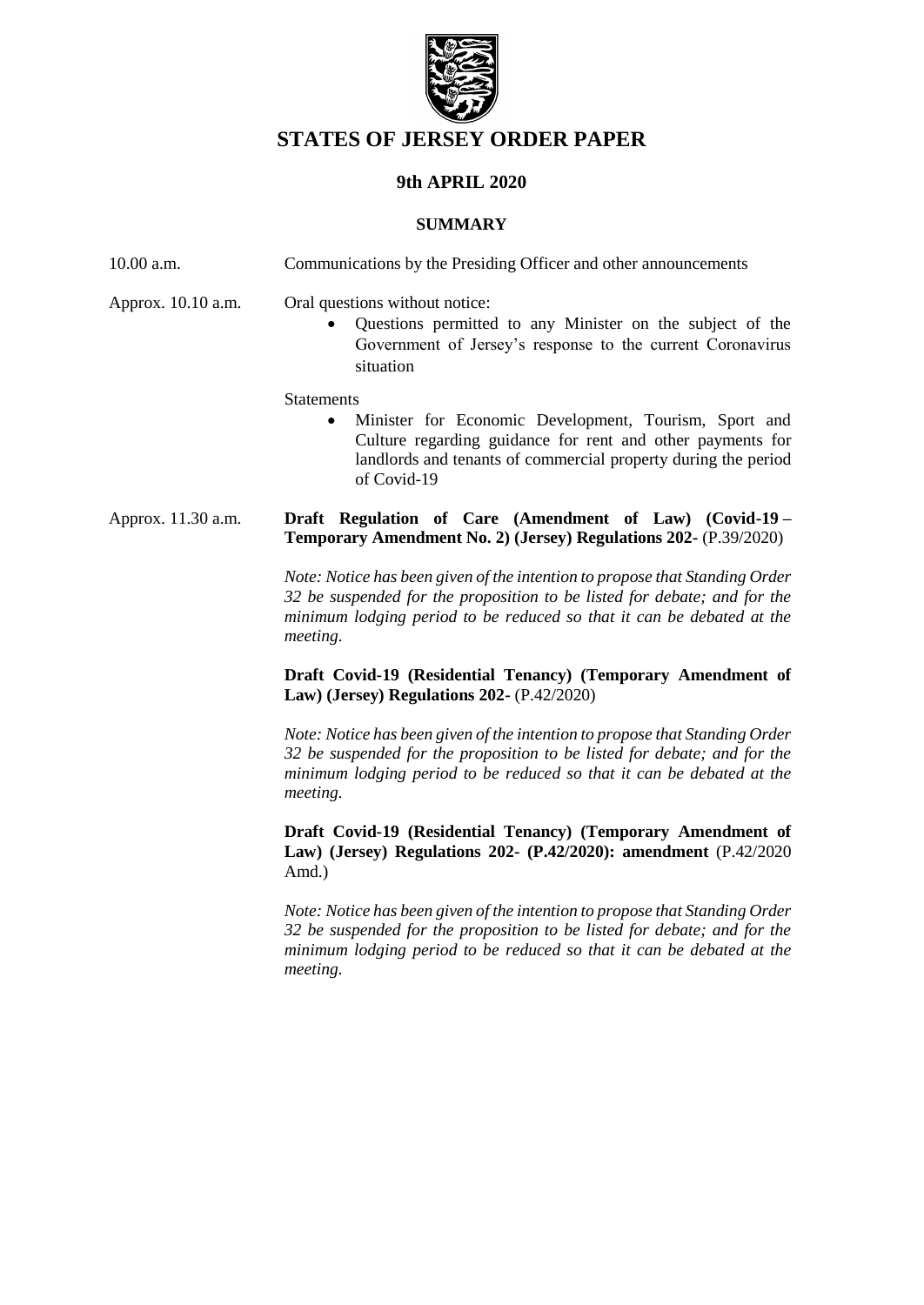

## **STATES OF JERSEY ORDER PAPER**

#### **9th APRIL 2020 at 10.00 a.m.**

#### **CONSOLIDATED**

## **A. COMMUNICATIONS BY THE PRESIDING OFFICER**

## **B. TABLING OF SUBORDINATE ENACTMENTS**

*(Explanatory note attached)*

| Social Security (Contributions) (Covid-19) (Jersey) Order 2020.                     | R&O.38/2020. |
|-------------------------------------------------------------------------------------|--------------|
| Minister for Social Security [signed for and on behalf of the Minister by Assistant |              |
| Minister Deputy S.M. Wickenden of St. Helier].                                      |              |

#### **C. DOCUMENTS PRESENTED**

\*

|        | Draft Covid-19 (Residential Tenancy) (Temporary Amendment of Law) (Jersey)<br>Regulations 202- (P.42/2020): comments.<br>Presented: 8th April 2020, Environment, Housing and Infrastructure Scrutiny<br>Panel. | P.42/2020.<br>Com. |
|--------|----------------------------------------------------------------------------------------------------------------------------------------------------------------------------------------------------------------|--------------------|
|        | Jersey Appointments Commission: Annual Report 2019.<br>Presented: 6th April 2020, Chief Minister.                                                                                                              | R.36/2020.         |
|        | States of Jersey Law 2005: delegation of functions – Minister for the Environment –<br>appointment of an additional Assistant Minister.<br>Presented: 6th April 2020, Minister for the Environment.            | R.37/2020.         |
|        | Jersey Multi-Agency Public Protection Arrangements (JMAPPA) Annual Report<br>2019.<br>Presented: 6th April 2020, Minister for Home Affairs.                                                                    | R.38/2020.         |
| D.     | NOTIFICATION OF LODGED PROPOSITIONS                                                                                                                                                                            |                    |
|        | Draft Regulation of Care (Amendment of Law) (Covid-19 – Temporary<br>Amendment No. 2) (Jersey) Regulations 202-.<br>Lodged: 7th April 2020, Chief Minister.                                                    | P.39/2020.         |
|        | Draft Children (Placement) (Covid-19 – Temporary Amendment) (Jersey)<br>Regulations 202-.<br>Lodged: 7th April 2020, Minister for Children and Housing.                                                        | P.40/2020.         |
|        | Draft Covid-19 (Emergency Provisions – Courts) (Jersey) Regulations 202-.<br>Lodged: 7th April 2020, Chief Minister.                                                                                           | P.41/2020.         |
| $\ast$ | Draft Covid-19 (Emergency Provisions - Courts) (Jersey) Regulations 202-<br>(P.41/2020): amendment.<br>Lodged: 8th April 2020, Deputy M. Tadier of St. Brelade.                                                | P.41/2020.<br>Amd. |
|        | Draft Covid-19 (Residential Tenancy) (Temporary Amendment of Law) (Jersey)<br>Regulations 202-.<br>Lodged: 8th April 2020, Minister for Children and Housing.                                                  | P.42/2020.         |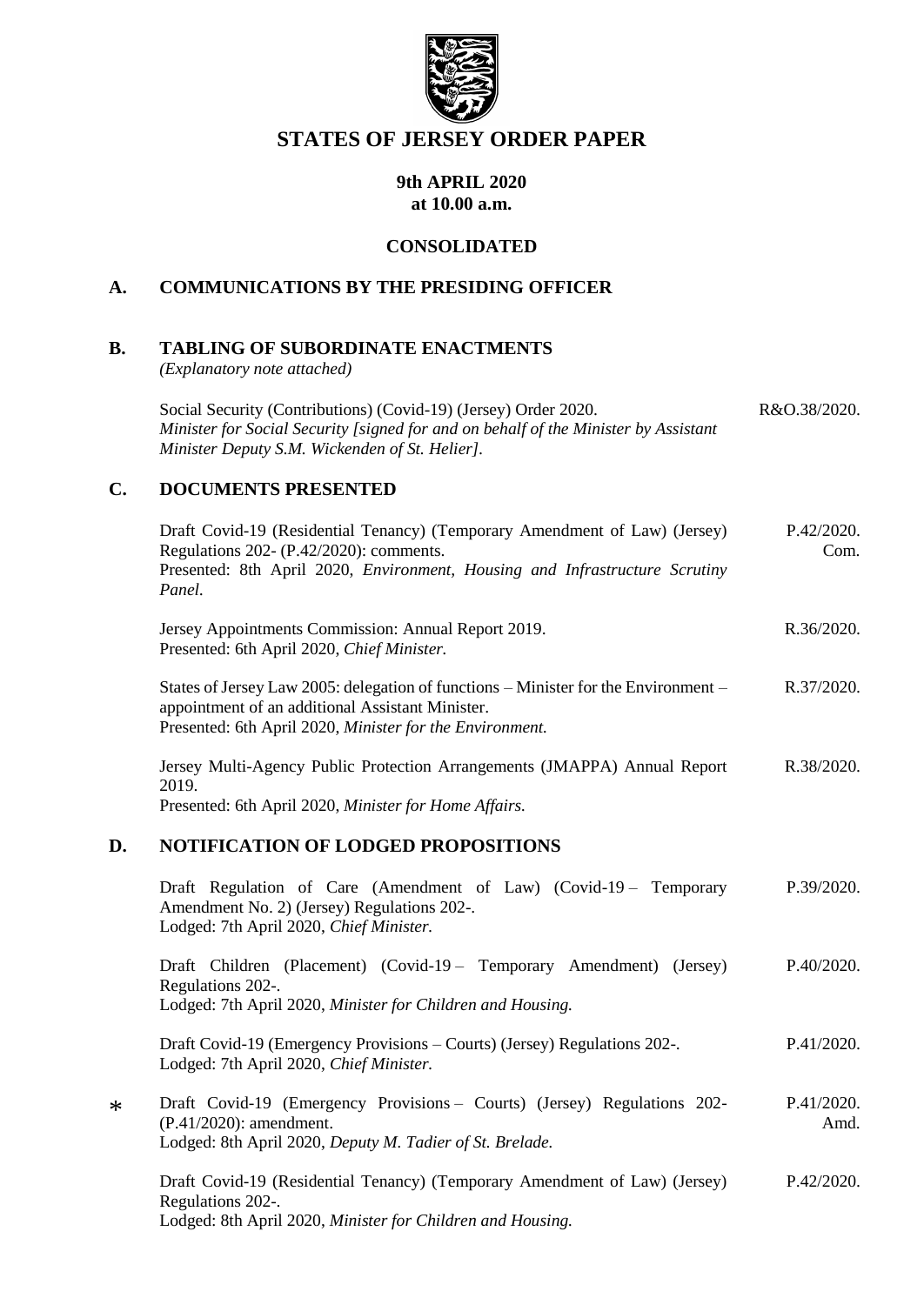

\* [Draft Covid-19 \(Residential Tenancy\) \(Temporary Amendment of Law\) \(Jersey\)](https://statesassembly.gov.je/AssemblyPropositions/2020/P.42-2020Amd.pdf)  Regulations 202- [\(P.42/2020\): amendment.](https://statesassembly.gov.je/AssemblyPropositions/2020/P.42-2020Amd.pdf) Lodged: 8th April 2020, *[Environment, Housing and Infrastructure Scrutiny Panel.](https://statesassembly.gov.je/AssemblyPropositions/2020/P.42-2020Amd.pdf)* [P.42/2020.](https://statesassembly.gov.je/AssemblyPropositions/2020/P.42-2020Amd.pdf) [Amd.](https://statesassembly.gov.je/AssemblyPropositions/2020/P.42-2020Amd.pdf)

### **E. WITHDRAWAL OF LODGED PROPOSITIONS**

In accordance with Standing Order 34(1), the proposer of the following proposition lodged 'au Greffe' has informed the Greffier of the States that it is to be withdrawn –

[Draft Children \(Placement\) \(Covid-19](https://statesassembly.gov.je/AssemblyPropositions/2020/P.40-2020.pdf) – Temporary Amendment) (Jersey) [Regulations 202-.](https://statesassembly.gov.je/AssemblyPropositions/2020/P.40-2020.pdf) Lodged: 7th April 2020, *[Minister for Children and Housing.](https://statesassembly.gov.je/AssemblyPropositions/2020/P.40-2020.pdf)* [P.40/2020.](https://statesassembly.gov.je/AssemblyPropositions/2020/P.40-2020.pdf)

#### **I. QUESTIONS**

#### **Questions to Ministers without notice –**

Questions permitted to any Minister on the subject of the Government of Jersey's response to the current Coronavirus situation.

### **K. STATEMENTS ON A MATTER OF OFFICIAL RESPONSIBILITY**

The Minister for Economic Development, Tourism, Sport and Culture will make a statement regarding guidance for rent and other payments for landlords and tenants of commercial property during the period of Covid-19.

#### **L. PUBLIC BUSINESS**

#### **[Draft Regulation of Care \(Amendment of Law\) \(Covid-19](https://statesassembly.gov.je/AssemblyPropositions/2020/P.39-2020.pdf) – Temporary Amendment No. [2\) \(Jersey\) Regulations 202-.](https://statesassembly.gov.je/AssemblyPropositions/2020/P.39-2020.pdf)** [P.39/2020.](https://statesassembly.gov.je/AssemblyPropositions/2020/P.39-2020.pdf)

[Lodged: 7th April 2020,](https://statesassembly.gov.je/AssemblyPropositions/2020/P.39-2020.pdf) *Chief Minister.*

*Note: Because of the requirement for a six-week lodging period, the minimum lodging period of the proposition of the Chief Minister will expire on Tuesday 19th May 2020. Furthermore, notification for the proposition to be listed for debate could not be provided in accordance with the timescale set out Standing Order 32. The Chief Minister has therefore given notice of his intention to propose, in accordance with Standing Order 80, that Standing Order 32 be suspended in order that the proposition may be listed for debate at the meeting; and subsequently to propose, in accordance with Standing Order 26(7), that the minimum lodging period for the proposition be reduced in order that it can be debated at the meeting.*

#### **[Draft Covid-19 \(Residential Tenancy\) \(Temporary Amendment of Law\) \(Jersey\)](https://statesassembly.gov.je/AssemblyPropositions/2020/P.42-2020.pdf)  [Regulations 202-.](https://statesassembly.gov.je/AssemblyPropositions/2020/P.42-2020.pdf)** [P.42/2020.](https://statesassembly.gov.je/AssemblyPropositions/2020/P.42-2020.pdf)

Lodged: 8th April 2020, *[Minister for Children and Housing.](https://statesassembly.gov.je/AssemblyPropositions/2020/P.42-2020.pdf)*

*Note: Because of the requirement for a six-week lodging period, the minimum lodging period of the proposition of the Minister for Children and Housing will expire on Wednesday 20th May 2020. Furthermore, notification for the proposition to be listed for debate could not be provided in accordance with the timescale set out Standing Order 32. The Minister has therefore given notice of his intention to propose, in accordance with Standing Order 80, that Standing Order 32 be suspended in order that the proposition may be listed for debate at the meeting; and subsequently to propose, in accordance with Standing Order 26(7), that the minimum lodging period for the proposition be reduced in order that it can be debated at the meeting.*

[Draft Covid-19 \(Residential Tenancy\) \(Temporary Amendment of Law\) \(Jersey\)](https://statesassembly.gov.je/AssemblyPropositions/2020/P.42-2020Com.pdf)  Regulations 202- [\(P.42/2020\): comments.](https://statesassembly.gov.je/AssemblyPropositions/2020/P.42-2020Com.pdf) Presented: 8th April 2020, *[Environment, Housing and Infrastructure Scrutiny Panel.](https://statesassembly.gov.je/AssemblyPropositions/2020/P.42-2020Com.pdf)* [P.42/2020.](https://statesassembly.gov.je/AssemblyPropositions/2020/P.42-2020Com.pdf) [Com.](https://statesassembly.gov.je/AssemblyPropositions/2020/P.42-2020Com.pdf)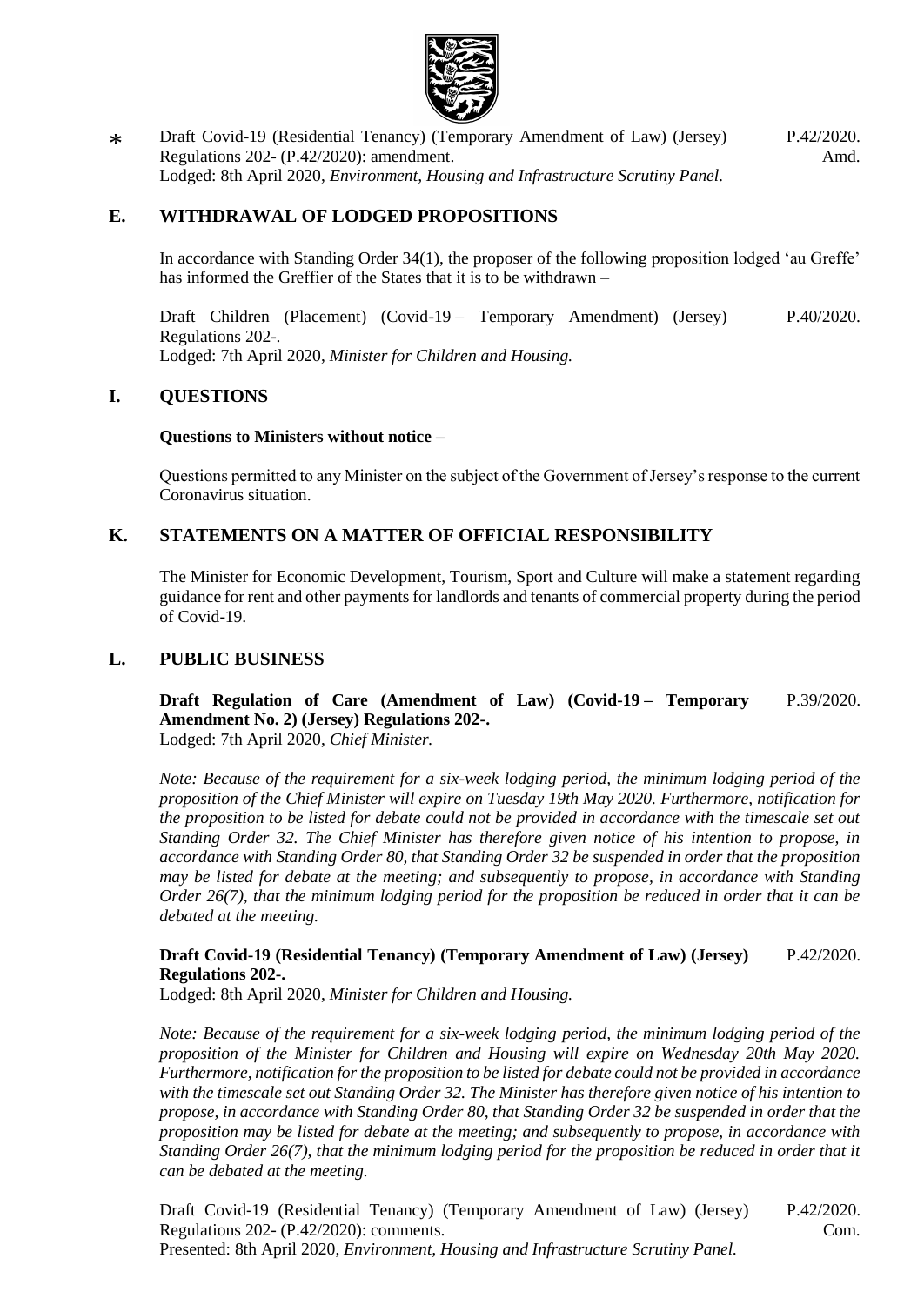

\* **[Draft Covid-19 \(Residential Tenancy\) \(Temporary Amendment of Law\) \(Jersey\)](https://statesassembly.gov.je/AssemblyPropositions/2020/P.42-2020Amd.pdf)  Regulations 202- [\(P.42/2020\): amendment.](https://statesassembly.gov.je/AssemblyPropositions/2020/P.42-2020Amd.pdf)** [P.42/2020.](https://statesassembly.gov.je/AssemblyPropositions/2020/P.42-2020Amd.pdf) [Amd.](https://statesassembly.gov.je/AssemblyPropositions/2020/P.42-2020Amd.pdf)

Lodged: 8th April 2020, *[Environment, Housing and Infrastructure Scrutiny Panel.](https://statesassembly.gov.je/AssemblyPropositions/2020/P.42-2020Amd.pdf)*

*Note: Because of the requirement for a two-week lodging period, the minimum lodging period of the proposition of the Environment, Housing and Infrastructure Scrutiny Panel will expire on Wednesday 22nd April 2020. Furthermore, notification for the proposition to be listed for debate could not be provided in accordance with the timescale set out Standing Order 32. The Chair of the Panel has therefore given notice of his intention to propose, in accordance with Standing Order 80, that Standing Order 32 be suspended in order that the proposition may be listed for debate at the meeting; and subsequently to propose, in accordance with Standing Order 26(7), that the minimum lodging period for the proposition be reduced in order that it can be debated at the meeting.*

#### **DR. M. EGAN Greffier of the States**

9th April 2020

**An asterisk** \* **in the left-hand margin denotes either a new item added to this Order Paper since the Order Paper was first published on 8th April 2020, or an item which has been altered or moved.**